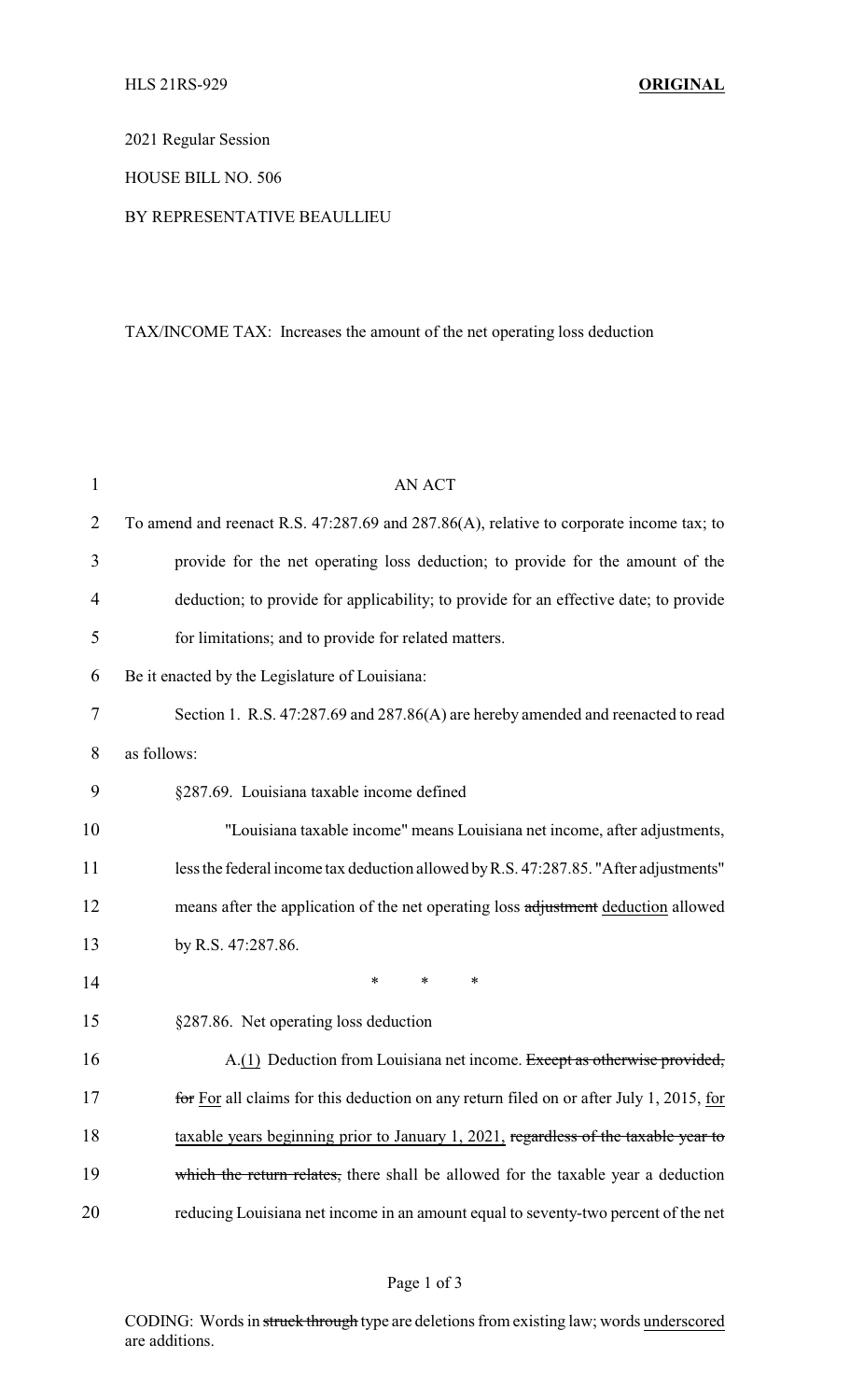| $\mathbf{1}$   | operating loss carryovers to such year, but the deduction shall never exceed seventy-         |
|----------------|-----------------------------------------------------------------------------------------------|
| $\overline{2}$ | two percent of Louisiana net income.                                                          |
| 3              | For all claims for this deduction on any return for a taxable year                            |
| 4              | beginning on or after January 1, 2021, there shall be allowed for the taxable year a          |
| 5              | deduction reducing Louisiana net income in an amount equal to the amount of net               |
| 6              | operating loss carryovers to such year.                                                       |
| 7              | $\ast$<br>*<br>$\ast$                                                                         |
| 8              | Section 2. The provisions of this Act shall be applicable to tax years beginning on           |
| 9              | or after January 1, 2021.                                                                     |
| 10             | Section 3. This Act shall become effective upon signature by the governor or, if not          |
| 11             | signed by the governor, upon expiration of the time for bills to become law without signature |
| 12             | by the governor, as provided by Article III, Section 18 of the Constitution of Louisiana. If  |
| 13             | vetoed by the governor and subsequently approved by the legislature, this Act shall become    |
| 14             | effective on the day following such approval.                                                 |
|                |                                                                                               |

### DIGEST

The digest printed below was prepared by House Legislative Services. It constitutes no part of the legislative instrument. The keyword, one-liner, abstract, and digest do not constitute part of the law or proof or indicia of legislative intent. [R.S. 1:13(B) and 24:177(E)]

HB 506 Original 2021 Regular Session Beaullieu

**Abstract:** Increases the amount of the net operating loss deduction that may be claimed on returns filed for tax years beginning on or after Jan. 1, 2021, to 100% of the net operating loss carryovers for the taxable year.

Present law authorizes a deduction reducing La. net income in an amount equal to 72% of the net operating loss carryovers for the taxable year for all claims on any return filed on or after July 1, 2015, regardless of the taxable year to which the return relates. Present law prohibits the amount of the deduction from exceeding 72% of the La. net income of the taxpayer.

Proposed law increases the amount of the deduction for net operating losses for claims on any return for a taxable year beginning on or after Jan. 1, 2021, from 72% of the net operating loss carryovers for the taxable year to 100% of the net operating loss carryovers for the taxable year. Proposed law repeals the prohibition that the amount of the deduction can not exceed 72% of the La. net income of the taxpayer.

Present law authorizes a La. net loss to be carried over for 20 taxable years following the taxable year of the loss.

Proposed law retains present law.